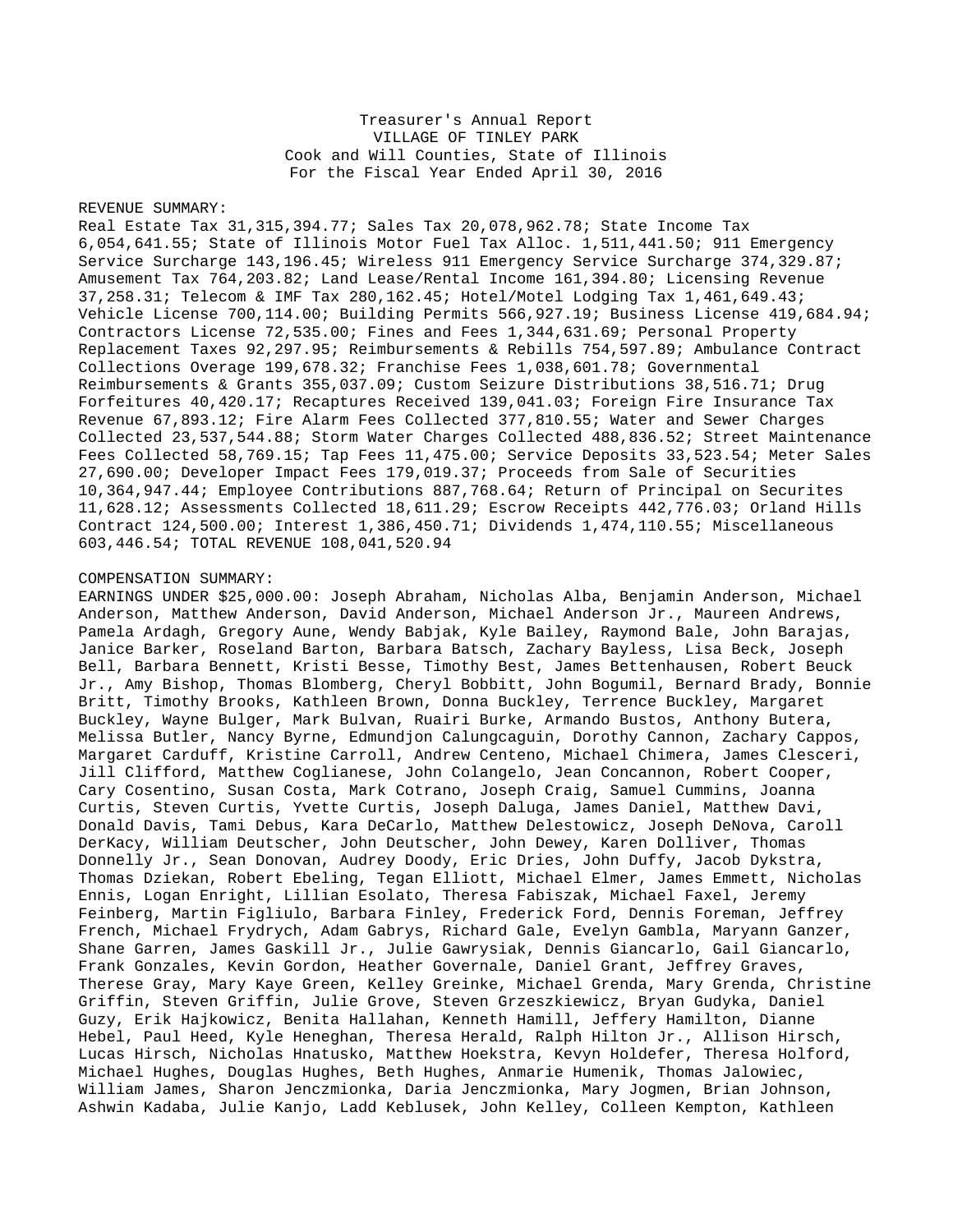Kilgore, Mark Kircher, Thomas Kirkolis, Carol Klaus, Sherry Klepetka, Mark Klippenstein, Claudia Kolb, Michael Kopycinski, Michael A. Kot, Michael J. Kot, Debra Kotas, Shane Krivanec, Charles Krug, Timothy Kulik, Jeffrey Kushner, Kathleen Lakeberg, Daniel Lauzon, Angelo Lazzara, Jennifer Lilly, George Long, Randy Ludke II, Amy Lukich, Jeffrey Lynch, Diane Lynch, Richard Macias, Bonnie Mager, Brian Maher, Dennis Mahoney, Thomas Major, Denise Maly-Politano, Bradley Mamroth, Cody Marciano, Ian Mayster, Tasha McDonnell, Katherine McGinnis, Donald McKay, Charles Messina, Janice Michalec, Michael Milazzo, Matthew Mohan, Adam Moller, Lorie Moller, Thomas Mulqueeny Jr., Frank Murdock, William Murray Jr., Matthew Navas, Timothy Neal, Marilyn Nelson, Steven Nemecek, Jordan Oates, Michael Oberholz, Joseph O'Dette, Brett Oftedahl, Thomas D. O'Sullivan, Virginia Palmera, Kevin Palys, Karen Palys, Michael Pannitto, Ellen Parisi, Terrence Parker, Sean Peaslee, Stanley Pedziwiatr, Norman Pestlin, Terri Pignatiello, Pamela Potempa, Matthew Prusak, Brian Pustz, Todd Rabideau, Nicholas Rada, Mark Rago, Cindy Rauch, Eileen Regan, Paul Reyes, Shawn Richards, William Richey, Daniel Robison, Anne Robison, Deborah Robson, Stanley Rodriguez, Bradley Roemer, Jennifer Roney, Matthew Rose, Lindsay Rusch, Diane Rusch, James Rygula, Justin Rzeszutko, Anthony Salazar Jr., Yuije Sansone, Sharon Sautter, Alexandra Schmeckpeper, Daniel Scholz, Sarah Schroeder, Donna Serafin, Robert Serafino, Ann Shellberg, Anthony Siemiawski, Samuel Signore, Amy Skau, Susan Skoniecke, Grzegorz Skwara, Jason Slager, Jennifer Smith, Joseph Smulevitz, Annette St.John, Kyle Stambaugh, Michael Stanton, Wayne Starkman, Kathleen Stewart, Matthew Strzelczyk, Natalie Sullivan, Linda Sullivan, Lenore Sullivan, Lory Sutherland, Sandra Szczepaniak, Renee Tanner, Robert Taylor, Kimberly Tessmann, Nathan Thomson, Christopher Tillson, Thomas Tonra Jr., John Tucker, William Turner Jr., Roxane Tyssen, Steven Uthe, Jason Vaccaro, Jacob Vandenberg, Michele Vandervliet, James Ventrella, Amy Waicekauskas, John Werr, Matthew Wienke, Jeffrey Woodward, Judith Wyman, Megan Young, Brian Younker, Connie Youpel, Edward Zabrocki, Laura Zalewski, Matthew Zanta, Carol Ziemba. EARNINGS FROM \$25,000.00 TO \$49,999.99: Rakhshanda Ahmad, Douglas Alba, Rebecca Anderson, Susan Bailey, Barbara Balcerzak, John Barry, Sharon Beauchamp, Michael Belliveau, Donna Beran, Robert Beran, James Black, Nicholas Bohlsen, Jordan Boyce, Ronald Bruning, Susan Busz, Robert Buttala Jr., James Calomino, Kathleen Carpenter, Joanne Carroll, Adam Casner, David Chadek, Adam Culbertson, Joann Cyborski, Elizabeth Daley, Anthony DeAdam, Donald DeBias, James DeMarie, Justin Dickey, Susan Dienes, Carol Dinaso, Thomas Donlan, Bryan Duesing, Maura Eaton, Timothy Ehlers, John Erskine, Douglas Erwin, Colleen Fabiszak, Douglas Ferrini, Liam Fitzmaurice, Rosemarie Forto-Whitemiller, Jason Freeman, Michael Gilgenberg, Joseph Greco, Timothy Griffin, Jeffery Grigoletti, Renee Grzeszkiewicz, Joseph Haaga, Ryan Hannon, Mary Havener, Arlene Hayes, Susan Hoefferle, Brian Hoogervorst, Anyaetta Hoopes, Kanoah Hughes, Jeffrey Iwanaga, James Janda, Denise Jawor, Matthew Johnson, Bonnie Johnson, Linda Kelly Donovan, Gregory King, Joanne Konrath, Thomas Krasneck, Michael Kushner, Lee Mager, Kathryn McCabe, Jonathon Merrick, Brian Millerick, Candice Morrison, John Nagle, Paul Neuman, Norbert Noel, Timothy O'Hagan, James Owczarski, Susan Pall, Lisa Patterson, Clarice Pelczarski, Eric Peters, Arthur Pierce, Cynthia Proffitt, William Proper, Kimberly Quainter, Danielle Radtke, Matthew Randall, Patrick Rea, Daniel Reda, Dennis Reilly, Robert Reynolds II, George Rock, Eileen Rodger, Charles Russ, Vicki Sanchez, Kevin Schultz, David Seaman, Tracy Serafino, Cynthia Shervino, Rebecca Sierra, Thomas Slepski, Robert Slikas, Veronica Spycher, Phillip Staros, Todd Swartzentruber, James Tamburo, Deborah Thirstrup, Allison Tugend, Mary Tyrus, Scott Udaykee, Gianni Valsecchi, Jonathan Wick, Lisa Wilamowski, Lynette Williams, James Wooten, Gary Yaksich, Pamela Younker, Sharon Zavala, Larry Zielinski. EARNINGS FROM \$50,000.00 TO \$74,999.99: Anthony Andros, Joy Anhalt, Michelle Anichini, Roger Barton, Jerry Behrens, Karen Beran, Steven Bilka, Ryan Boling, Michelle Boone, Brian Borcherding, Ava Brescia, Bruce Broda, Elizabeth Calomino, Therese Chojnacki, Bridget Dauksas-Roy, Nancy Donahue, Graham Dostal, Sharon Dudeck, Nicole Fabiszak, Beth Faulkner, Claudette Flowers, Gerry Gabriel, Donna Gates, April Geigner, Robert Guest, Lynn Heed, Frances Heinemann, Kevin Hickey, Charles Hillgoth, Kenneth Howard, Gregory Jakus, Gregory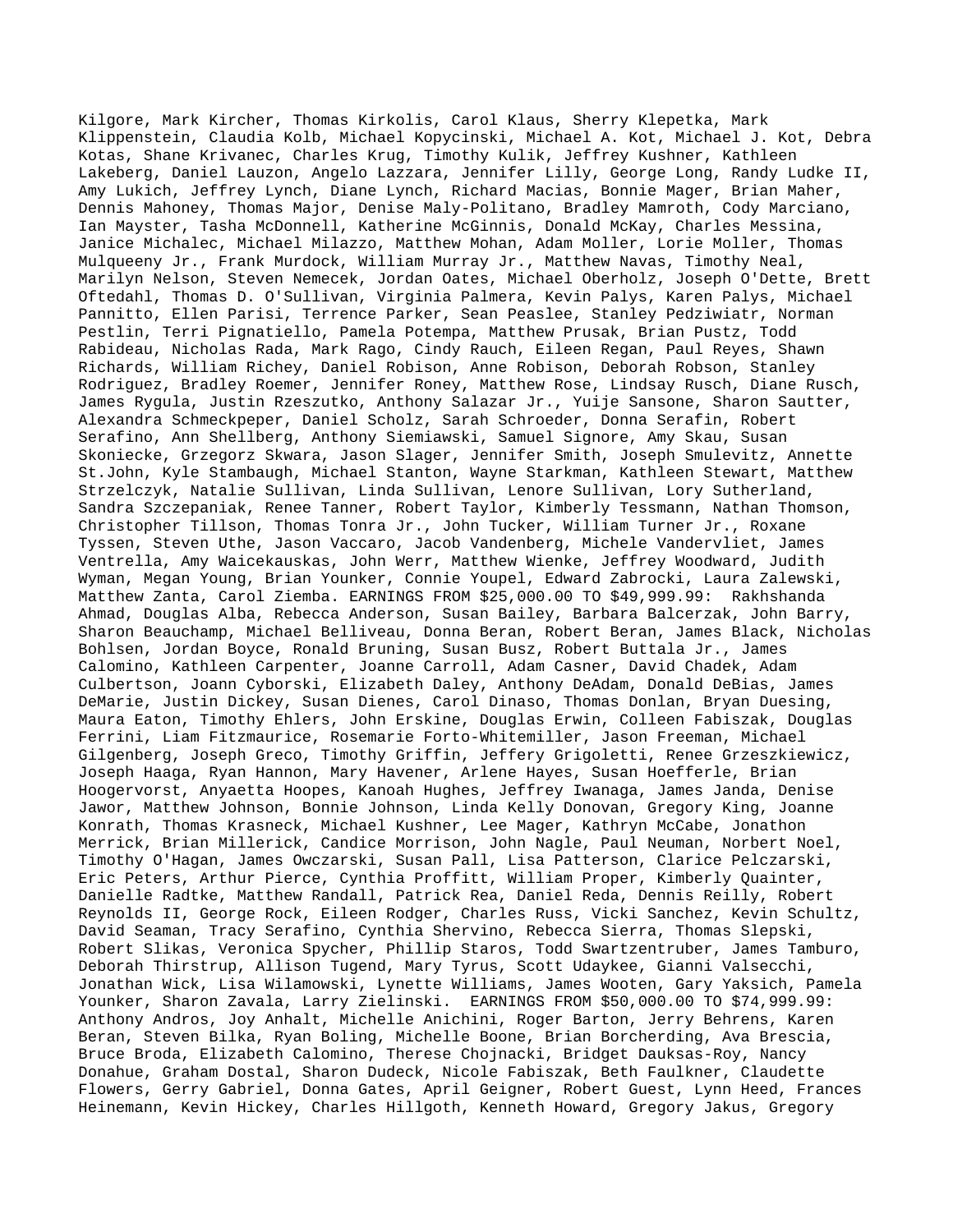Johnson, Anthony Kaim, Eileen Keating, Stephanie Kisler, Paul Klain, Stephen Klotz, Roxanne Konrath, Robin Lauren, Jennifer Lowe, Mark Magalski, Michael Maher, Denise Maiolo, Peter Marianovich, Anthony Mazziotta, Daniel Mazziotta, Mary McCahill, Joseph McClellan, Walter McGinnis, Michael McMahon, Lynn Mondry, Meryle Motz, Dina Navas, Thomas J. O'Sullivan, Diane Panfil, David Peterson, Michael Prainito, Maryann Pyrzynski, Norman Roney, Meghan Samaras, Dale Schepers, Roman Scislowicz, Patricia Sedorook, Victoria Sedorook, Malvi Shah, Sam Shervino, Edwin Spiewak, Michael Sposato, Chris Stube, Heidi Twomey, Lisa Valley, John Waishwell, Michael Wittman, Scott Wood, Pamela Yurko, Jason Zimbauer. EARNINGS FROM \$75,000.00 TO \$99,999.99: Anthony Balzanto Jr., Amelia Bayer, Alan Bechtel, Samantha Bishop, Walter Braun, Alison Brothen, Michael Brown, Louise Bruning, Jean Bruno, Catherine Casper, Michael Chambers, Stephen Clemmer, William Couch, Derrick Czuchra, Kristopher Dunn, Joseph Fitzpatrick, Donna Framke, Edward Fuja, David Galati, Sean Gawron, Ruth Gibson, Laura Godette, Timothy Graves, Steven Grossi, Michael Harmon Jr., Keith Harvey, Ralph Hilton, Ryan Hruby, Kevin Kelly, Eugene Klimek, John Konrath, Howard Kooima, Thomas Kopanski, Jason L'Amas, Morris Laphen, John Leonard, Dennis Lindeman, Raymond Lloyd, Gene Lode, Steve Lorendo, Dennis Maleski, Patrick McCain, Phillip Mitchell, Jonathan Mittelman, Charles Montgomery, Larry Nice, Daniel O'Dwyer, Richard Porcaro, Kenneth Roemer, Jaclyn Romanow, Andrew Scholz, Eileen Scholz, Kevin Schultz, Donald Shanto, Jennifer Staley, Kenneth Strzelczyk, Steven Vaccaro, Jessica Waishwell, Victoria Watson, Robert Wyleta, Martin Young. EARNINGS FROM \$100,000.00 TO \$124,999.99: Richard Adamski, Troy Barden, Thomas Boling, John Boling, Russell Borrowdale, Nicole Brazitis, Enrico Bruno, Patrick Carr, Amy Connolly, Jeffrey Cossidente, Osamah Dajani, Roger Davisson, Joseph Dinaso, Perry Dubish, Douglas Dwyer, Delynn Flannery, Jane Flowers, William Grabs, T.J. Grady, Fadi Hasan, Kenneth Hill, Patrick Horan, Kevin Horbaczewski, Peterson Jennings, Joseph Kocek, Lisa Kortum, Allen Lorenzen, Timothy Luke, Amy Mahoney, Donald McNeely, Zachary Middleton, Frederick Mondt, Burton Montalbano, Kelly Mulqueeny, Michael O'Hern, Duane Pulchinski, Danny Quinn, Jimmy Quinn, Scott Rains, Daniel Riordan, Steven Roberts, Rudy Rosillo, Laura Sanchez, David Schmidt, Bryan Szymusiak, Steven Tilton, Anthony Trinidad, Heather Trinidad, John Urbanski, Philip Valois, Jose Vega Jr., Richard Wolff, Brian Wood. EARNINGS OVER \$125,000.00: Ivan Baker, William Batsch, Brad Bettenhausen, Bryan Bishop, Melissa Bonarek, John Bonarek, Christopher Butler, Anthony Campbell, Thomas Cappos, William Devine, Bob Diorio, David Dorian, Kenneth Dunn, Mark Fabiszak, Charles Faricelli, Scott Heim, Jeffrey Jardine, Kenneth Karczewski, Brian Krotser, Sonny London, Lorelei Mason, Michael Mertens, Steven Neubauer, David Niemeyer, Patrick O'Dwyer, Darren Persha, Jonathan Popp, Timothy Poulos, William Ringhofer, Randall Rockaitis, Gregory Schmeckpeper, Robert Shervino, Patrick St.John, Jason Stoiner, Keith Sullivan, Stanley Tencza, Raymond Violetto Jr., David Walker, Kevin Workowski, Matthew Zylka. Total Compensation 29,010,464.07

## EXPENDITURE SUMMARY:

22nd Century Media LLC 8,368.85; 2r1b Productions Inc 5,900.00; 3M 8,822.75; 4Imprint Inc 3,587.69; A T & T 62,524.43; AAA Rental System 4,636.00; Able Card Corporation 7,059.23; Absolutely Clean Inc 2,930.41; Accents Lighting Inc 18,940.50; Advent Systems Inc 3,394.00; Aero Rubber Company Inc 7,200.00; Air One Equipment Inc 120,446.18; Airy's Inc 631,461.44; Alexander Chemical Corp 5,612.00; All Types Elevators 3,035.00; American Express 7,367.75; American Planning Association 3,940.00; American Sales 15,070.92; American Water Capital Corp 452,000.75; Amerigas-Lansing 3,481.42; Analytical Technology Inc 5,944.40; Anderson Pump Service 8,539.75; Apco International Inc 4,587.00; Apple Chevrolet 42,960.84; Arcadis U.S. Inc 6,260.70; Area Landscape Supply Inc 8,840.17; Audio Visual Design Group 3,600.00; Aurelio's Pizza 3,013.61; B Allan Graphics 29,517.00; B. T. I. Tactical 3,444.73; Baker & Taylor 175,714.38; Batteries Plus 7,175.95; Beary Landscaping Inc 1,325,135.50; Bechstein Construction 23,324.29; Best Technology Systems Inc 8,365.00; Bestway Charter Transportation 3,600.00; Bettenhausen Automotive 43,997.21; Bettenhausen Construction Service 52,258.43; Beverly Snow And Ice Inc 210,100.00; BGL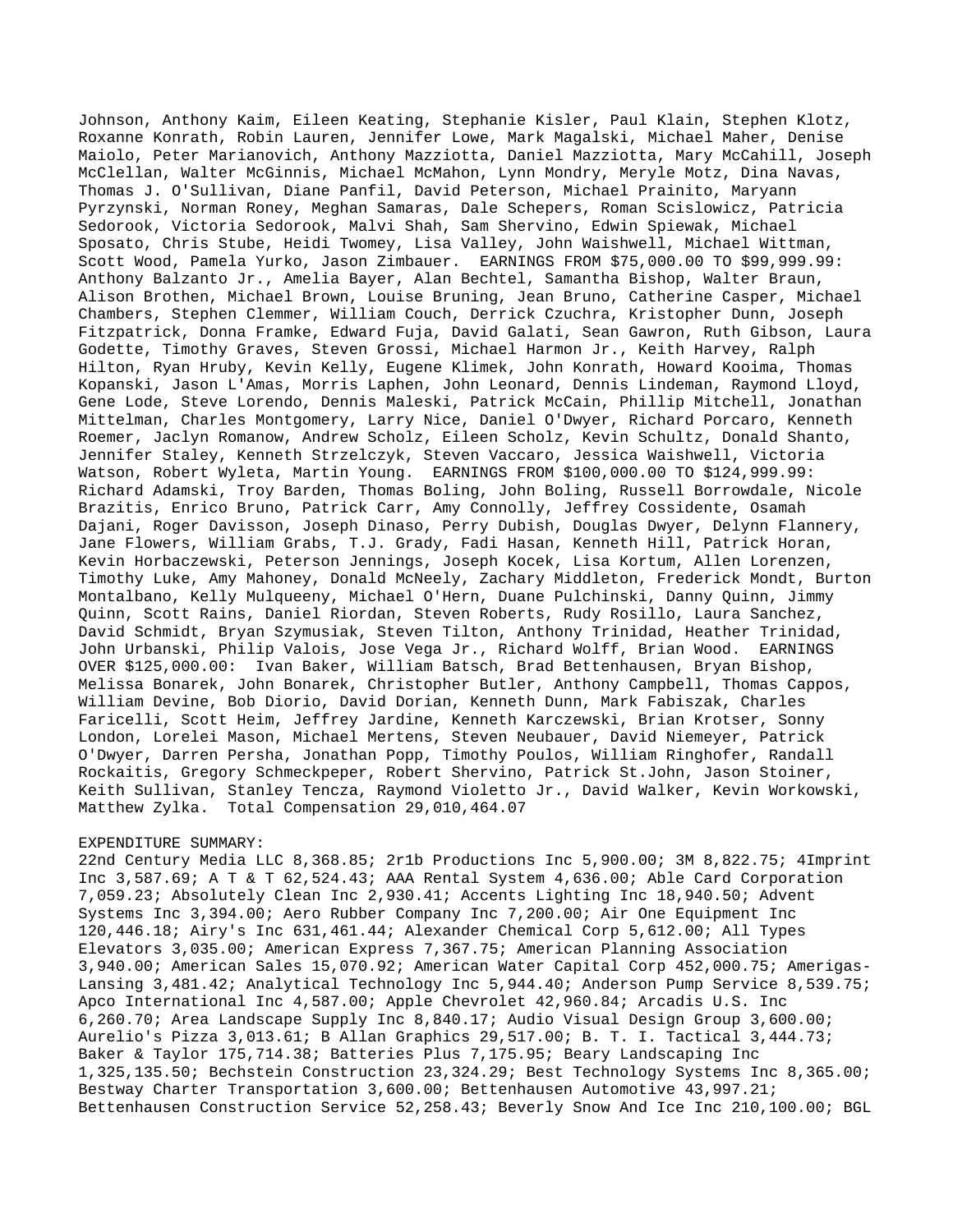Landscape Inc 4,600.00; Bill Soraghan 10,489.43; Black Dirt Inc 9,450.00; Blackstone Audio Inc 4,253.11; Blue Cross Blue Shield of Illinois 18,517.00; Braniff Communications Inc 6,326.13; Brodart Co 19,288.16; Brook Electrical Distribution 6,848.23; Brownells Inc 5,322.16; Bruno Galatte Landscape 16,010.00; Byte Sized Solutions LLC 6,100.00; C.O.P.S. Testing Service Inc 3,192.00; California Contractors Supplies Inc 2,946.10; Call One 63,329.28; Calumet City Plumbing Co Inc 2,639.96; Carefree Lawn Sprinklers Inc 5,761.12; Carey International Inc 3,000.00; Carlin-Moran Landscape Inc 65,580.28; Cartegraph Systems Inc 19,656.00; Case Lots Inc 8,354.47; CCP Industries Inc 4,731.59; CCS Chicago Contractors Supply 3,688.80; CDS Office Technologies 88,385.00; CDW Government Inc 222,383.03; Ced/Efengee 78,298.56; Cengage Learning 13,590.45; Central Technology Inc 2,504.25; CFA Software Inc 6,000.00; Chandler Services 13,604.32; Charles DeLorme 4,622.04; Chase Card Services 31,339.36; Chestnut Ridge Townhomes Assn 3,663.13; Chicago Parts & Sounds Ltd 22,724.73; Chicago Southland Convention & Visitors Bureau 231,427.84; Chicago Title & Trust 62,000.00; Chicago White Sox 4,800.00; Children's Plus Inc 19,344.20; Christiansen Farms 4,320.00; Citrix Systems Inc 4,965.81; Civicplus 7,328.22; Clarence Davids & Company 6,649.00; Class C Solutions Group 10,927.92; College Of Dupage 12,892.00; Comcast Business 7,401.91; Comcast Cable 17,150.46; Comed - Commonwealth Edison 141,947.53; Communication Zone Inc 21,229.95; Conney Safety Products LLC 4,928.71; Conserv FS Inc 7,311.14; Constant Contact 3,643.00; Constellation Newenergy Inc 57,804.16; Contain It LLC 4,775.00; Cook County Recorder Of Deeds 9,308.00; Cook County Treasurer 31,524.55; Corenet Global 4,000.00; Corrpro Companies 2,920.00; Cosmopolitan Bldg Serv Inc 45,591.00; CPS Human Resource Consulting 2,666.28; Crana Homes Inc 71,000.00; Creative Product Sourcing Inc 5,531.29; Crossmark Printing Inc 66,825.30; Crown Castle USA Inc 2,500.00; Cryder Enterprises Inc 13,700.00; Currie Motors 871,684.05; Custom Tire Inc 4,856.64; D & B Power Associates Inc 12,263.00; David Niemeyer 4,502.85; Davis Concrete Construction 22,981.00; Dearborn National 28,303.06; Dell Marketing LP 53,277.62; Demco Inc 4,894.79; Denler Inc 158,491.72; Designs 4 Interiors LLC 10,003.53; Dewberry Architects Inc 4,797.99; Dixon Engineering Inc 6,755.00; DMD Restoration & Remodeling 5,000.00; Don Ellis dba Midwest Sounds 6,500.00; Donna Framke 3,541.60; Durkin Electric Co Inc 48,232.00; Dustcatchers Inc 5,945.94; Dynegy Energy Services LLC 343,940.55; E J Equipment Inc 130,021.88; Eagle Uniform Co Inc 30,129.98; Ebsco Information Services 20,941.83; Ecolab Pest Elimination Inc 6,760.53; Ehlers & Associates Inc 35,000.00; EJ USA Inc 21,446.38; Electrical Resource Management 14,717.25; Element Graphics & Design Inc 9,545.73; Ellis Systems Corp 11,258.00; Emergency Communications Network 10,073.60; Emergency Vehicle Technologies 11,043.60; Emery & Associates Inc 3,000.00; Enecon Corporation 14,850.00; Era-Valdivia Contractors Inc 34,479.50; Erin Tuckpointing LLC 7,860.00; ESRI 9,027.87; Essential Equipment Solutions 9,952.85; ETP Labs Inc 5,517.00; Evanced Solutions LLC 3,638.00; Evans Consoles Incorporated 2,966.14; Evon's Trophies & Awards 12,845.61; Extra Space Storage 3,754.00; F.C.C. Corporation Inc 146,209.73; F.H. Paschen, S.N. Nielsen & Assoc LLC 519,259.47; Face To Face Communications & Training Inc 3,000.00; Farr Associates Architecture 94,587.05; Fedex Kinko's Office & Print 2,863.94; Figliulo & Silverman 46,466.94; Fire Service Inc 46,344.73; Fire Station Outfitters LLC 8,100.00; Firedyne Engineering PC 20,078.00; First American Title Insurance Company 121,543.76; First Midwest Bank 10,680.00; Five Alarm Fire & Safety Equip 7,701.09; FMP 7,709.90; Force Enterprises 4,055.26; Forest View Farms 6,100.00; Foundation Mechanics LLC 30,600.00; Fountain Technologies Ltd 4,930.00; Four Seasons Amusements 4,895.00; Fox Valley Fire & Safety Co 128,072.29; France Media Inc 2,900.00; Frederick Mondt 2,538.41; Gale Group 13,542.72; Gallagher Asphalt Corp 613,718.36; Gallagher Materials Inc 12,717.84; Galva Road Equipment LLC 34,055.02; Gasvoda & Associates Inc 14,031.58; GECRB/Amazon 51,265.60; Geocon Professional Services LLC 6,418.80; George E. Booth Co Inc 7,309.43; Gerard & Roberts Construction Inc 13,020.00; G-Force Automotive 3,522.54; Global Emergency Products Inc 42,818.99; Go Parts Inc 18,042.65; Golden Five Inc 3,209.00; Gonzalez Landscapers 4,700.00; GovHR USA LLC 16,150.97; GovTempsUSA LLC 96,345.20; Grainger 31,062.30; Guidance Software Inc 9,016.02; H.W. Lochner Inc 3,000.00; Hansen Door Inc 9,301.76;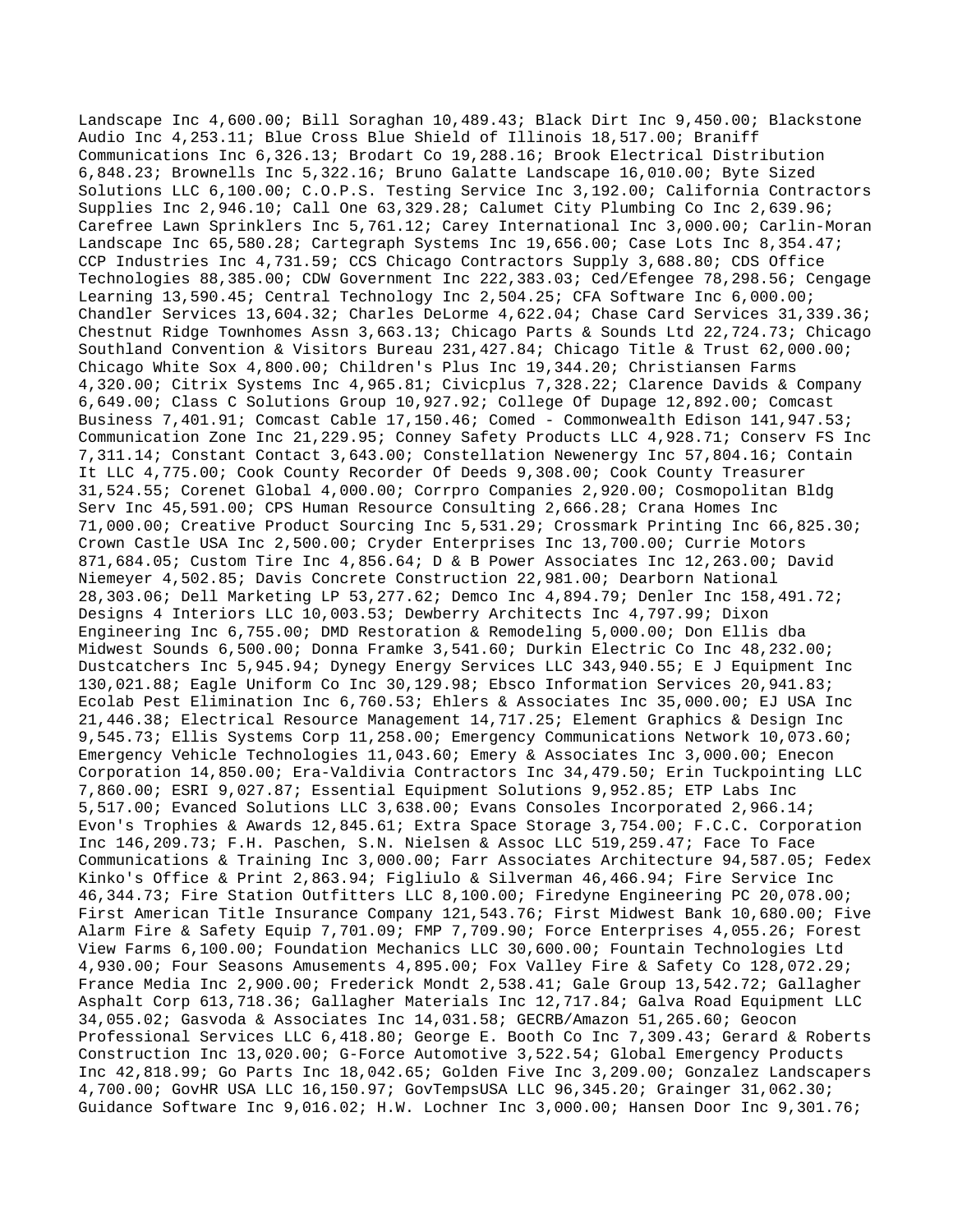HD Supply Waterworks Ltd 429,241.94; Healthcare Service Corporation 4,311,256.69; Henricksen & Co Inc 21,357.80; Hickory Creek Watershed Planning Group 7,000.00; Home Depot Credit Services 4,987.82; Homer Industries 5,275.00; Homer Tree Care Inc 31,283.85; Hooked Up Inc 17,375.00; Hoosier Fire Equipment Inc 88,939.65; Hydroaire Service Inc 56,652.00; IACIS 4,290.00; ICMA 16,395.85; Ideal Insurance Agency 9,121.00; Illini Construction Specialties Inc 4,115.00; Illinois Association of Chiefs of Police 2,561.00; Illinois Fire Chief's Assoc 5,990.00; Illinois Fire Inspectors Assoc 3,485.00; Illinois Library Association 3,055.00; Illinois Municipal League 4,225.00; Illinois Municipal Retirement Fund 1,996,198.56; Illinois School Nutrition Assoc 5,750.00; Illinois Secretary Of State 3,330.00; Illinois State Police 28,278.95; Imaging Systems Inc 21,749.25; Independent Escrow Services 265,000.00; Infogroup 11,714.00; Ingalls Occupational Medicine 12,952.00; Ingram Library Services 46,416.16; Insituform Technologies LLC 111,788.93; Integrity Sign Company 7,885.00; International Code Council Inc 8,572.00; International Imports LLC 114,873.83; Interstate Battery System 6,959.03; IRMA 1,055,603.17; ITT Educational Services Inc 9,402.00; J & L Electronic Service Inc 438,621.97; J & L Metal Doors Inc 2,773.39; J and R Sales and Service Inc 5,879.67; J.C.M. Uniforms 5,216.78; J.M.D. Sox Outlet Inc 13,333.40; JAL Midwest Inc 20,000.00; James Pitt dba Pitt Sewer Service 3,400.00; JBR Inc dba Fundways Of Illinois Inc 4,820.00; Jeff Graefen Development Inc 36,252.00; JLT Re North America Inc 7,360.00; John Bonarek 3,963.81; John D. O'Malley 3,900.00; John Deere Company 9,540.26; Julie Inc 12,785.36; Kaisercomm 53,976.01; Kiesler Police Supply 3,829.31; King Training Innovations LLC 4,900.00; Kirby School District #140 23,000.00; Klein Thorpe & Jenkins Ltd 862,039.49; Krueger International Inc 33,543.50; Kurtz Ambulance Service Inc 874,030.64; Law Bulletin Publishing Co 2,754.00; Law Enforcement Targets Inc 2,896.02; Leads Online LLC 3,688.00; Legat Architects 29,655.07; Lehigh Hanson 14,125.96; Leschland Ventures 5,000.00; Lewis University 8,430.00; Lexipol LLC 3,200.00; LGI Supply 3,175.00; Liberty Flags, Banners, Flagpoles Inc 10,288.04; Lindco Equipment Sales Inc 3,715.00; Lion Group Inc 3,013.35; Logical Technical Services 212,885.15; Lyons View Manufacturing 5,878.69; M.E. Simpson Company Inc 180,514.11; Mack Investments II LLC 31,320.00; Mango Languages 4,342.00; Map Automotive Of Chicago 10,137.54; Marking Specialists Corp 83,610.31; Mars Company 2,727.22; Martin Implement 4,683.31; Martin Leasing Inc 2,575.00; Martin Whalen O.S. Inc 66,670.36; Master Auto Supply Ltd 4,708.31; Meade Electric Company Inc 21,449.09; Meany Inc 3,560.00; Menards 83,567.42; Meridian IT Inc 122,581.39; Metro Power Inc 16,344.12; Metropolitan Industries Inc 2,670.50; Metropolitan Mayors Caucus 2,751.64; Metropolitan Water Reclamation District Of Greater Chicago 896,477.99; Michael E. O'Hern 3,703.09; Michael F. Carroll 7,420.00; Michigan Rescue Concepts LLC 8,718.30; Microautomation Inc 12,772.00; Microsystems Inc 2,684.37; Micro-Tel Inc 2,650.00; Mid Continent Construction Co 870,694.90; Midwest Air Pro 41,530.00; Midwest Commercial Inc 70,449.00; Midwest Tape 14,535.75; Mike's Pro P8Ting 22,445.00; Mokena Fire Protection District 15,044.82; Monroe Truck Equipment Inc 21,394.24; Morgan Birge & Assoc Inc 2,970.00; Morningstar 3,634.00; Morrill & Associates P.C. 36,000.00; Morrison Associates Ltd 6,300.00; Morton Salt Inc 182,232.42; MSAB Inc 5,995.00; Municipal GIS Partners Inc 173,012.21; Municipal Services Consulting Inc 256,628.29; Munoz Construction Inc 8,500.00; Murphy & Miller Inc 129,307.52; MVP Fire Systems Inc 6,797.00; MW Leasing Company LLC 18,766.07; Neofunds By Neopost 3,187.33; Netrix LLC 7,245.51; New Albertsons Inc 4,345.51; Newsbank Inc 16,790.00; Nicor 10,528.77; North American Reptile Breeders 4,500.00; North East Multi-Reg Training 23,438.00; Northwestern University Center for Public Safety 6,350.00; Odyssey Country Club 4,130.00; Office Depot 3,921.43; Ollis Book Corporation 10,000.35; Olsson Roofing Company Inc 8,269.00; Omnitrend 4,319.00; One Concept Inc 4,000.00; Onsite Communications USA Inc 81,081.05; Oosterbaan & Sons Co 25,511.00; Openedge 35,182.80; Opto Solutions Inc 3,486.84; Oriental Trading Company Inc 5,819.21; Orion Safety Products 3,997.25; Orland Fire Protection District 3,800.00; Orland Toyota 18,309.06; Otis Elevator Company 13,219.08; Overdrive Inc 24,803.68; P & G Keene Electrical Rebuilders LLC 3,095.06; P.A.W.S. 10,505.00; P.T. Ferro Construction Company 2,340,502.77; Pace Systems Inc 35,425.00; Panduit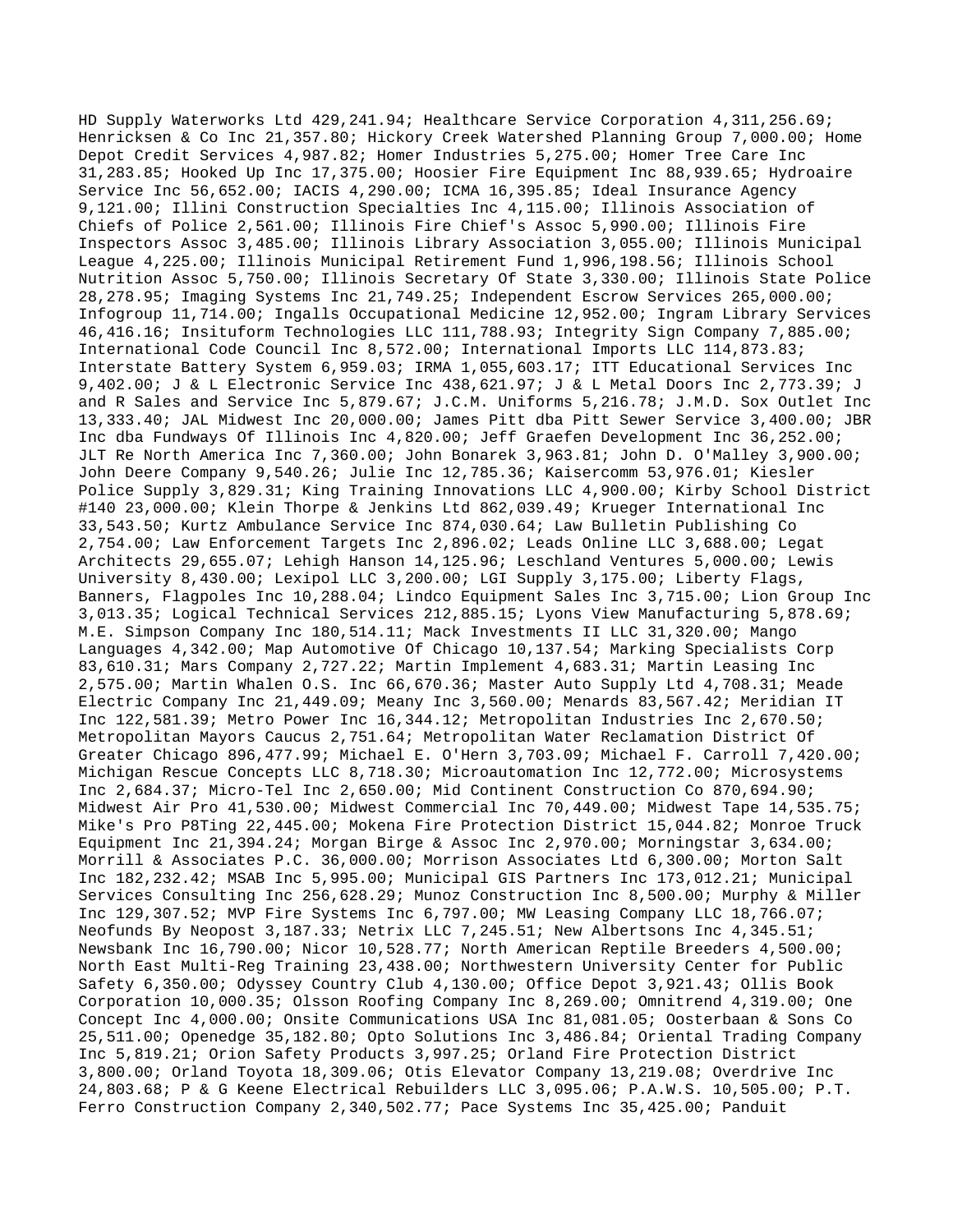Corporation 110,000.00; Panduit Procurement Co LLC 8,097.87; Park Ace Hardware 5,868.72; Parmesan's Station Inc 3,130.25; Partytime HDO-Productions Inc 21,407.00; Patten Industries Inc 180,820.89; PCS Industries 18,305.57; Pepes Mexican Restaurant 3,053.72; Peterson, Johnson & Murray Chicago LLC 19,649.40; Photos By Rick 2,893.30; Pitney Bowes Inc 12,141.94; Pitney Bowes Purchase Power 32,485.86; Pizzo & Associates Ltd 71,022.50; Polonia Banquets Inc 3,589.80; Pomp's Tire Service Inc 40,801.08; Porter Lee Corporation 6,505.00; Postmaster, U.S. Post Office 87,737.97; Power Equipment Leasing Co 5,652.33; Power Systems PS LLC 4,057.68; Prairie State Strategies LLC 19,200.00; Precision Cartridge Inc 9,538.50; Pro-Am Team Sports 10,892.25; Promo Answers Inc 5,058.12; Promos 911 Inc 4,842.51; Proquest 20,846.00; Pro-Tech Security Sales 5,065.00; PSC Group LLC 7,125.00; Public Safety Corporation 3,927.00; Quill Corporation 3,098.08; Ray O'Herron Co Inc 45,089.50; Raymond Violetto Jr 4,165.07; Ray's Collision Center 25,753.70; RCM Headsets 4,522.65; Reaching Across Illinois Library System 22,885.50; Recorded Books LLC 14,947.01; Red Arrow Sales Inc 7,149.00; Regional Truck Equipment Co 12,138.14; Reliable Fire Equipment 17,798.57; Resource Management Associates 6,898.91; Riccio Construction Corp 597,591.26; Ridge Landscape Services LLC 236,135.00; Riverdale Body Shop 3,195.95; Rizza Buick GMC Cadillac Inc 41,066.76; Roadsafe-Romeoville 8,385.92; Robert Kinnucan Tree Experts & Landscaping Co Inc 6,785.00; Robert Yiu Construction 5,000.00; Robinson Engineering Co Ltd 993,314.38; Rodney Emling dba Emling Canvas Products 8,100.00; Roger Brooks International Inc 17,999.00; Rollins Palumbo Creative 3,105.00; Romeoville Fire Academy 8,900.00; Rosenthal,Murphey,Coblentz & Donahue Law Offices 42,138.80; Roy Zenere Trucking & Excavating 73,810.00; RSM US LLP 72,000.00; Rubino's Italian Imports 2,756.96; Rush Truck Centers 179,660.67; Rydin Decal 8,811.67; Sales Enterprise 4,620.00; Salina's Pasta & Pizza Inc 8,886.34; Sam's Club 9,012.45; Sam's Club Direct 35,794.35; Sandeno East Inc 10,674.00; Saunoris 9,796.87; Second Chance Cardiac Solution 2,578.85; Service King #235 Tinley Park 6,534.77; Service Sanitation Inc 9,820.86; Servpro Of Tinley Park, Il 4,806.73; Sexton Properties R.P. LLC 5,938.20; Sharp Mill Graphics Inc 5,972.10; Showcases 3,539.03; Sicalco Ltd 7,531.02; Sikich LLP 25,736.73; Sirchie Finger Print Labs 3,676.06; Site Design Group Ltd 231,175.02; Smith Medical Partners LLC 3,058.20; South Suburban Mayors & Managers Assoc 74,851.39; Speedway LLC 2,700.00; Spok Inc 11,763.17; Spot Coolers 8,407.00; Stalker Radar 8,214.00; Standard Equipment Company 609,707.06; Standard Industrial & Auto Equipment Inc 2,730.00; Staples 36,116.63; State Of Illinois Treasurer 114,587.97; Statewide Publishing LLC 4,748.00; Steiner Electric Company 47,972.10; Stephen A. Laser Associates 12,650.00; Steve Lorendo 5,588.86; Stratus Technologies Ireland 16,272.00; Suburban Laboratories Inc 2,795.00; Sungard Public Sector Inc 99,221.65; Sutton Ford Inc/Fleet Sales 12,501.74; Swan 40,481.55; Symantec Corp 2,696.00; Tapco 13,192.00; Taser International 16,825.90; Ted's Greenhouse Inc 9,552.00; Temperature Equipment Corp 285,387.70; Teska Associates Inc 2,898.30; The Davey Tree Expert Company 4,200.00; The Gorman Group Ltd 7,400.00; The Trolley Car & Bus Company 3,163.00; Third District Fire Chief Assn 6,790.40; Thomas Boling 19,875.00; Thompson Elevator Inspection Service Inc 23,160.00; Thomson Reuters 4,669.55; Thornton Equipment Services 6,896.00; Thyssenkrupp Elevator 4,155.81; Tierra Environmental 8,324.00; Timothy Poulos 5,181.96; Timothy W. Sharpe 3,600.00; Tinley Park - Park District 13,079.59; Tinley Park Historical Society 6,874.81; Tinley Park Hotel & Convention Ctr LLC 33,535.18; Tinley Park Kitchen & Bath 8,649.88; Tinley Park Real Estate 15,500.00; Tinley Park/Nuway Disposal 31,827.63; Today's Business Solutions 5,325.20; Tom Shermulis 2,956.48; Total Administrative Services Corp 2,544.96; Total Parking Solutions Inc 9,900.00; Tournesol Siteworks 4,200.00; Track 'n Trap 8,000.00; Traffic Control & Protection 7,504.50; Trane 9,466.74; Tribune Publishing Company 28,488.27; Tri-Electronics Inc 3,526.66; Trihedral Engineering Limited 3,107.24; Trinity Roofing Service Inc 9,472.00; TRL Tire Service Corp 4,326.32; Trugreen Processing Center 46,781.00; Tru-Link Fence 8,986.00; TSI Incorporated 2,795.16; Tyler Technologies Inc 166,536.60; U.S. Bank Equipment Finance 30,108.43; U.S. Conference Of Mayors 5,269.00; U.S. Safety Products 5,604.00; UGN Inc 9,050.00; Uline Inc 3,063.03; Underground Pipe & Valve Co